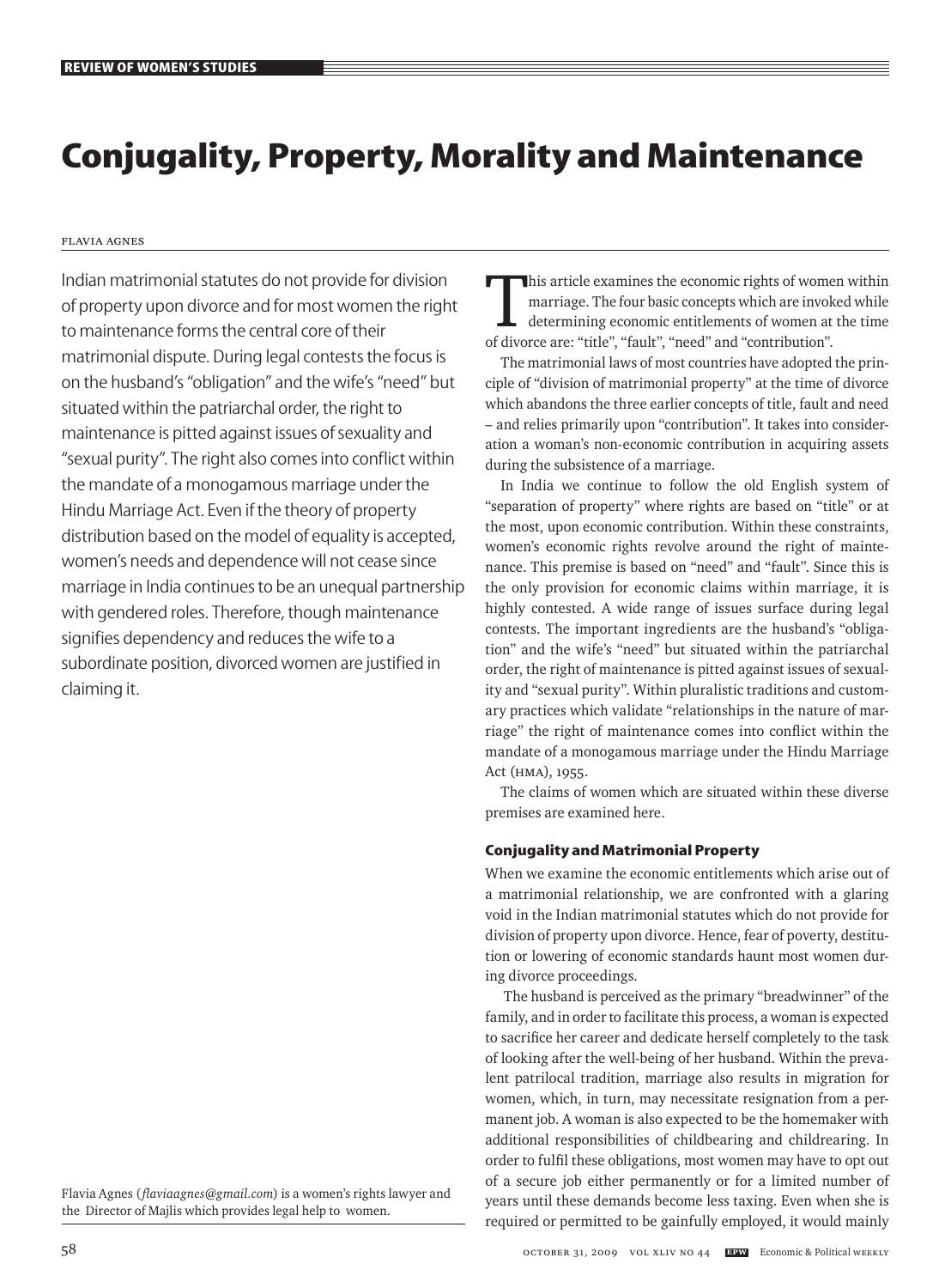be to augment the family income, and her earnings are treated as supplementary income of the family.

There are instances where the courts have penalised a woman for pursuing her career at the cost of her primary role as the caretaker of the family, as this act in itself can be construed as cruelty which is a ground for divorce.<sup>1</sup> At times women have to choose between remaining married or keeping their job. This is a concern confined not only to the private domain of marriage and family, but one which spills over into the public domain of employment, where until recently women were expected to tender their resignation at the time of marriage or during the first pregnancy.<sup>2</sup> Though the situation has improved a great deal in recent years in the public sector, within the private sector employers may still force women to resign rather than pay them maternity benefits or provide crèche facilities. There is constant tension between the dual roles of a woman as homemaker and wage earner within the sharply divided realm of the "private" and "public" spheres of women's lives and requires a fine balancing act to cope with both. This tension is linked to their assigned roles within marriage; men are spared these tensions as the primary breadwinners of the family.

Ironically, a woman's role as homemaker has no economic value attached to it. Women's contribution to the domestic household during the subsistence of their marriage does not get any recognition under the matrimonial statutes. India follows the common law regime of "separation of property". Under this notion, property acquired by the husband is treated as his exclusive property. A wife does not acquire any right, title or interest in the assets acquired by the husband during the subsistence of the marriage. Since marriage is not viewed as an "economic partnership" a woman is not entitled to claim division of property at the time of divorce. Her contribution in creating these assets by performing domestic chores is not considered as a relevant factor.

If the husband dies intestate, the widow is awarded a status no higher than that of the children, thus completely ignoring her contribution to the household and family in the form of unpaid work. She is treated as a "beneficiary" and can be willed out of his estate, if the husband so desires.

The only provision under the matrimonial statutes which addresses the issue of property division is Section 27 of the HMA which is clad in quaint and obscure language: "Property presented on or about the time of marriage which may belong jointly to both the husband and the wife". Hence some courts have held that property acquired subsequent to marriage by the spouses on their own and which is held jointly by them would not fall within the purview of this section. In *Kamalakar Ganesh Sambhus vs Master Tejas Kamalakar Sambhus*<sup>3</sup> even though the wife established that she had contributed half the amount towards the construction of the house property, the Bombay High Court held that this could not be the subject matter of an order under Section 27 and set aside the order of the family court on these grounds.<sup>4</sup> A woman can claim a share in property which is purchased in their joint names as per the rules governing general property laws which foreground economic contributions.

The right of residence in the matrimonial home is protected by the recently enacted Protection of Women from Domestic Violence Act, 2005 (PWDVA). While this is an important development, it does not provide any solace to a woman who wishes to opt out of the marriage. There is no concept such as a "deserted wife's equity" or "constructive trust" which are important premises of English matrimonial law. By introducing these innovative concepts, in the absence of a statutory law, an English jurist, M R Denning was able to protect the rights of residence of deserted wives in their matrimonial homes. In a series of cases ranging from the 1940s till the 1970s, he was able to protect the rights of deserted wives not only against their husbands but also against his creditors.

For instance in 1962 in *Hine* vs *Hine*<sup>5</sup> he had ruled that family property had to be treated differently from other forms of property and the judge has the discretionary power to reallocate property rights between the parties. The discretion transcends all rights, legal and equitable, and enables the court to make such order as may be fair and just. In *National Provincial Bank Ltd vs Ainsworth*<sup>6</sup> he held that the bank could not claim possession against the wife who was in possession of the matrimonial home. He ruled that since the wife has a right to remain in the matrimonial home by a notion of constructive trust, it is unlawful for the husband to enter into any agreement designed to turn her out.

Under the Indian statutes, divorced women are not protected from eviction by landlords. A Supreme Court ruling in *B P Achala Anand vs S Appi Reddy*<sup>7</sup> makes this amply clear despite its positive proclamations. The judiciary broke new grounds by invoking the English concept of "deserted wife's equity", and awarded legal recognition to the woman's right of residence by placing her in the position of a sub-tenant. It was held that she has a right to defend herself in proceedings initiated by the landlord for eviction which would deprive her right of possession of the matrimonial home. The court also expanded the scope of Section 27 of the HMA and ruled that it can be invoked to pass orders regarding the separate property of the parties or even the tenanted premises. The decision amounted to judicial law-making and the court emphasised that it was using this power while responding to the demands of social and gender justice, and in order to "do complete justice". But all these proclamations did not benefit the woman concerned as she had already been divorced while the case was pending. Since the terms of divorce settlement did not contain a provision regarding the dwelling home, the apex court ruled that she had no right to the matrimonial home.

This position was affirmed by the Supreme Court in *Ruma Chakraborty vs Sudha Rani Banerji,*<sup>8</sup> where a divorced woman and her children were evicted from their home which was rented in the husband's name on the pretext that their right of tenancy was terminated with the divorce since this right was not negotiated during the divorce. The apex court held that although the right to matrimonial home exists for a deserted woman, the same cannot be extended to a divorced woman.

The trend followed by most countries runs counter to the position adopted by our Supreme Court in the cases discussed above. The continental law or the civil law of Europe introduced in the 19th century is based on the premise of "community of property". Under this, upon marriage, the property of the spouses acquired after marriage is deemed as their joint property, with equal powers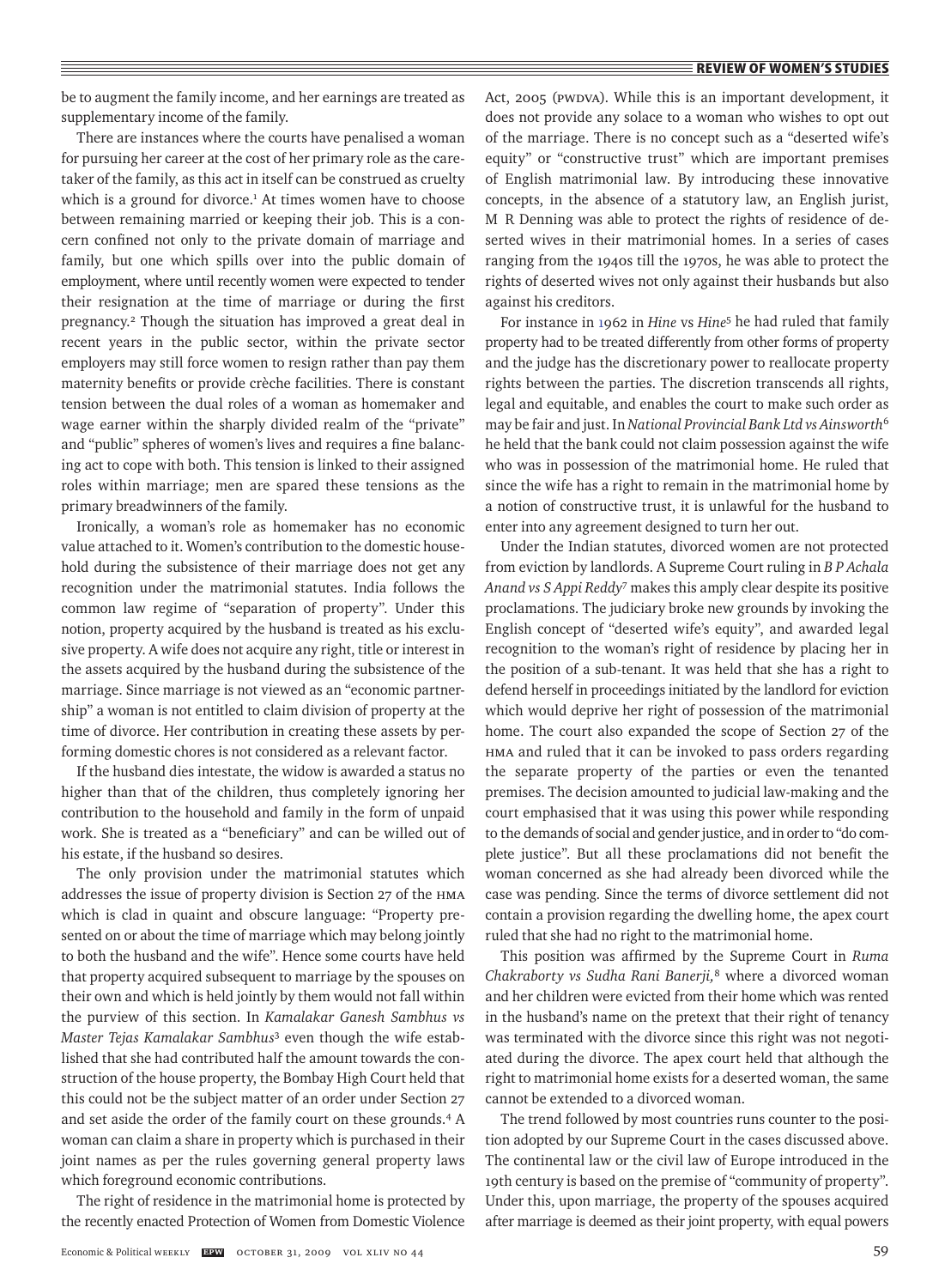of maintenance, management, improvement and disposal. Upon divorce, the property is divided equally between them.

Most countries which had followed the common law tradition of "separation of property" inherited from the English legal system during the colonial rule have gradually accepted the premise of "differed community of property". According to this, the property remains separate until divorce with each spouse having the power to manage their respective property. But upon divorce, the property acquired during marriage is deemed as "matrimonial property" and becomes divisible on an equal basis irrespective of title or financial contribution. The United States, Canada, Australia, and New Zealand are examples of this shift which occurred in the 1970s when "no fault" divorce was introduced into the matrimonial laws. Even the English matrimonial law has adopted this premise. Initially the courts started awarding onethird of the assets to the wife. Gradually, the principle of equal distribution is being accepted under the English law.

As per this notion, a spouse does not have to prove "matrimonial fault" such as cruelty, adultery or desertion and divorce can be granted on the basis of "breakdown of marriage" even when the other spouse is not guilty of a matrimonial fault. As this concept would cause great economic hardship to innocent wives, it was deemed necessary to introduce the notion of division of property.

Even non-western countries such as Singapore, Malaysia, Iran, Fiji, and Tanzania have adopted the system of division of property or at least recognised the woman's unpaid domestic labour. In this regard, India (and the south Asia region as a whole) lags far behind. So even while there have been attempts to introduce the notion of "no fault" divorce through judge made laws, there has not been any attempt to introduce the concept of division of property.9 What is rather surprising is that the Law Commission's Report 219 (March 2009) which has recommended introduction of "no fault" divorce contains no suggestion regarding division of property. The recommendation appears to have been made in response to popular demands, without application of mind as to the adverse consequences it would have upon innocent wives.

In the Indian context, despite its derogatory connotations, the discussion over economic rights of married women must be situated within the notion of "maintenance" as it remains the only avenue for women to stake their claim to financial entitlement upon divorce. Within Indian family law, women's economic claims arising out of a marriage contract are confined to recurring monthly maintenance or a lump sum settlement or alimony at the time of divorce. Often, settlements are negotiated through the process of mediation. In case the husband is desperate to obtain a quick divorce (in order to remarry) the wife may be able to negotiate a favourable financial settlement. On the other hand, the husband may twist her arm by pressing for joint child custody or increased rights of access to the child. Afraid of the adverse consequences of such an arrangement, the wife may forgo financial claims in order to negotiate exclusive custody of the child or limit his access rights to the child.

## **Constitutional Claims and Maintenance Rights**

As a women's rights lawyer, one is often confronted with a provocative question – within the gender neutral language of matrimonial laws which refers to the "husband" and "wife" as "spouses" how do we locate the specific claim of women to maintenance? I concede that "maintenance" signifies dependency which has no place in the gender neutral terminology of modern divorce theories. It is a need-based approach which reduces the wife to a subordinate position and does not recognise her as an equal partner in marriage. But we must also accept that despite the terminology marriages continue to be partnerships based on unequal premises. The roles, responsibilities and obligations within marriage are gendered. Mere change of terminology does not transform relationships of inequality into egalitarian partnerships. As per the constitutional mandate equality can only be between equals. Treating those who are not equals as equals only serves to widen the disparity between the two sections.

The provision of maintenance is crucial to women who are in conflict marriages and to deserted and destitute women. Although maintenance can be claimed under the personal laws of the parties, most poor and destitute women opt to claim them under the summary proceedings available under Section 125 of the Criminal Procedure Code, 1973 (CrPC). This provision is a beneficial social legislation aimed at preventing vagrancy and delinquency.

The right of a woman to maintenance needs to be located within citizenship claims enshrined in our Constitution. It is grounded within the constitutional paradigm of ensuring social justice. It is reflective of a social obligation which the state casts upon economically stronger members of the family to provide shelter and sustenance to the weaker members, i e, women, children, the elderly and the disabled. The provision for additional safeguards and special privileges for disadvantaged groups is grounded in Article 15 (3) of our Constitution. This was affirmed by the Supreme Court in *Captain Ramesh Chandra Kaushal vs Veena Kaushal.*<sup>10</sup> The court commented that it is specially enacted to protect women and children and falls within the constitutional ambit of Article 15(3).

Within the historical origins of the institution of marriage based on a patriarchal paradigm, as discussed above, for a vast majority of women marriage results in economic dependency. It is in this context that statutory law and judicial interpretations must lean in favour of destitute women and vulnerable children by moving away from the rubric of formal equality of Article 14 towards substantive equality guaranteed under Article 15(3) within the constitutional scheme, in order to set right a historical wrong.

For most women, the right of maintenance forms the central core of their matrimonial dispute. It is far more easier to come to an amicable settlement regarding divorce and custody while maintenance remains a contested question.

#### **Maintenance and Morality**

Securing an order of adequate maintenance can be an extremely humiliating experience as a high degree of sexual morality surrounds the question of maintenance. Curiously, the core of this economic dispute does not revolve around questions of financial arrangements of the family unit, but hinges upon issues of sexual mores. In the context of unequal power relations prevailing within marriages, women's economic rights are determined in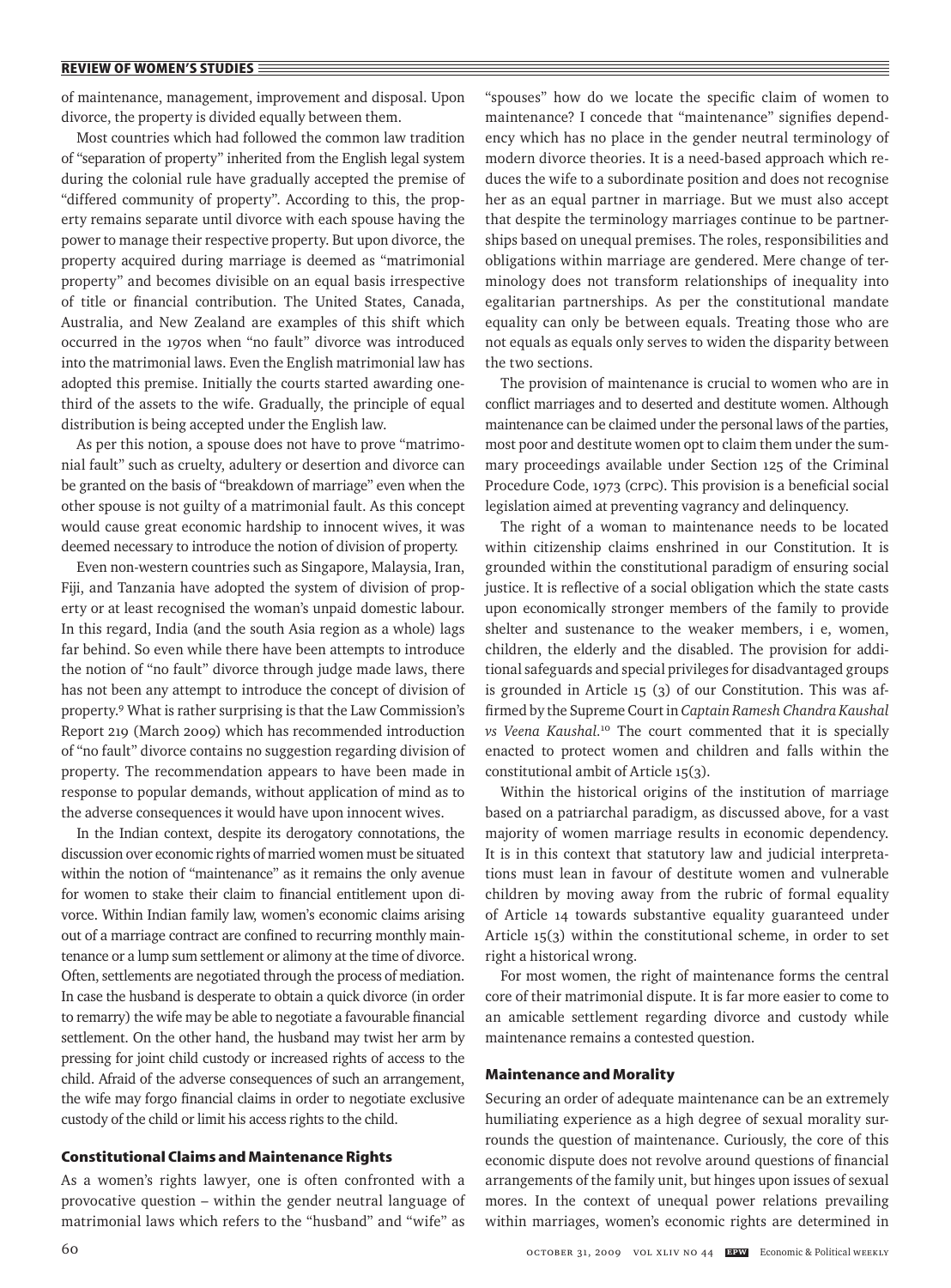the context of these codes. The morality dictates of a patriarchal marriage often get entangled in the economic claims.

Allegations of adultery and immorality can constantly be hurled against women. This can extend further to a denial of the marriage itself and consequently to the legitimacy and even paternity of the children. Stipulations such as those contained in clauses 4 and 5 of Section 125 of CrPC also contribute to this process by linking maintenance to sexual morality:

(4) No woman shall be entitled to receive an allowance if she is living in adultery.

(5) On proof that any wife (in) whose favour an order has been made under this section is living in adultery...the magistrate shall cancel the order.

This stipulation provides the armour for husbands to entangle women in vicious and dilatory litigation over a pittance of maintenance. A careful scrutiny of reported cases in any law journal would reveal the extent to which allegations of sexual promiscuity are made to subvert women's claims. To give an example, the *Divorce and Matrimonial Cases* (DMC) (a popular journal widely relied upon by lawyers practising matrimonial law) in Volume I of 2001 reported around 45 cases under the title "Maintenance". In almost half of these cases, sexuality and morality were the core issues of contest.

This challenge on grounds of sexual purity entangles women in protracted litigation despite Section 125 of the CrPC being a summary provision. After the first round of litigation in the trial courts, these cases were appealed in the higher courts, and only thereafter merited reporting in the law journal. Hence, they reflect only the tip of the iceberg. In each of these cases the women were assaulted and driven out. Most of these cases also contained allegations of dowry harassment. But none of these women had filed a criminal complaint under Section 498A (cruelty to wives) of the Indian Penal Code. All they did was file an application for maintenance, which led to the husbands lashing out with allegations of sexual promiscuity.

The layered and multiple contexts through which sexual morality surfaces, as per the norms of patriarchy, serve only one end: to challenge the legitimacy of women's claims. Scanning through the judgments, one can see a positive trend emerging, where the courts have upheld the women's claims and disallowed the husbands' contentions. But despite this change, clauses 4 and 5 of Section 125, CrPC provide the scope for husbands to engage destitute and deserted women in protracted and humiliating litigation. The false and frivolous interventions entangle women in circuitous legal rigmaroles which are time-consuming, financially draining and emotionally charged.

#### **Concubines, Mistresses and Maintenance**

Hindu marriages were rendered monogamous by the enactment of the Hindu Marriage Act in 1955. But this mandate of monogamy can be flouted with impunity by husbands. To add insult to injury, during litigation, the fact of a bigamous marriage can be used to defeat women's claims. This plea is advanced so routinely, that the Supreme Court in *Vimala vs Veeraswamy*<sup>11</sup> was constrained to hold that when a husband pleads that the marriage is bigamous, he would need to provide foolproof evidence of the previous marriage. In a similar manner, the Bombay High Court dismissed the plea of bigamous marriage in *Rajlingu vs Sayamabai*12 as a mere afterthought. It is strange that matrimonial misconduct or "guilt" can be flagrantly invoked by a husband to defeat the woman's economic claim, without any adverse criminal or civil consequences visiting him during court proceedings. This type of flouting of a legal mandate and its subsequent invocation to gain financial edge against a vulnerable person can take place only within a blatantly sexist social order.

Despite some progressive interpretations and innovative legal maxims, the path to justice has not progressed in a linear trajectory. There is a great deal of judicial latitude which allows contradictory verdicts to emerge on the same issue, not just between various high courts but also within the same court. In the Bombay High Court ruling delivered by justice M H Kania in 1976 while deciding the rights of a woman in a bigamous marriage, the judge held that since the Hindu Marriage Act is a social legislation, it could not have been the intention of the legislature that even in a case where a Hindu woman was duped into contracting a bigamous marriage, she should be deprived of her right to claim maintenance.<sup>13</sup>

In *Vimala vs Veeraswamy,*14 the Supreme Court held:

Section 125 CrPC is meant to achieve a social purpose. The objective is to prevent vagrancy and destitution. When an attempt is made by the husband to negate the claim of the neglected wife by depicting her as a kept mistress on the plea that he was already married, the court insists on strict proof of the earlier marriage. A provision in the law which disentitles the second wife from receiving maintenance from her husband, for the sole reason that the marriage ceremony, though performed in the customary form, lacks legal sanctity, can be applied only when the husband satisfactorily proves the subsistence of a legal and valid marriage. This is so particularly when S(ection)125 CrPC is a measure of social justice intended to protect women and children. In the absence of clear proof that the respondent is living with another woman as husband and wife, the court cannot be persuaded to hold that the marriage duly solemnised suffers from any legal infirmity.

In 2004, in a landmark ruling in *Rameshchandra Daga vs Rameshwari Daga*, 15 the Supreme Court upheld the maintenance rights of another woman in a similar situation. The ruling was delivered in an appeal filed by the husband against the judgment of the Bombay High Court. The husband, a widower, had married Rameshwari who had obtained a customary divorce (*chor chittee*) through a divorce deed. The wife alleged that this document was shown to the husband prior to the marriage and he had accepted its validity. Later, when disputes arose and the wife was driven out of the matrimonial home, she filed for judicial separation and claimed maintenance. During these proceedings, the husband denied the marriage on the ground that the woman had not been formally divorced. Rejecting the plea, both the Family Court at Mumbai as well as the high court had upheld the wife's and her daughter's right of maintenance. In the final verdict, the Supreme Court upheld the woman's plea that the husband, an advocate, was aware of the customary divorce at the time of his marriage. Further the court chastised him for denying the paternity of his daughter.

**"**The facts of this case tell the tragic tale of an Indian woman, who having gone through two marriages with a child born to her, apprehends destitution as both marriages have broken down", the judges commented compassionately. Further the Supreme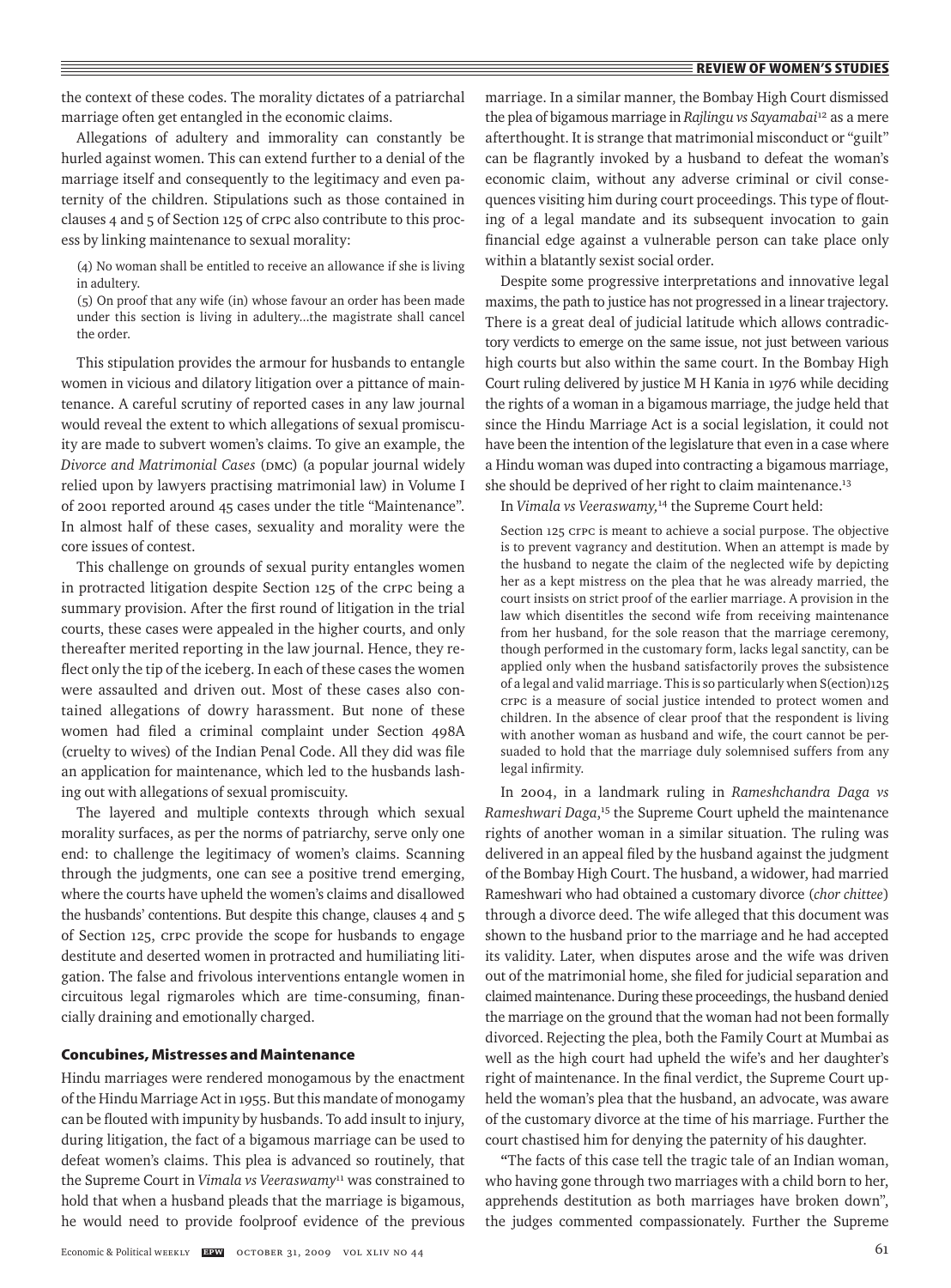Court accepted that Hindu marriages, like Muslim marriages, were bigamous prior to the 1955 enactment. There was also a tacit acceptance that the ground reality has not changed much since the enactment. So though such marriages are illegal as per the statutory provisions of the codified Hindu law, the Supreme Court ruled that they are not "immoral" and hence a financially dependent woman cannot be denied maintenance on this ground.

In stark contrast is the Supreme Court ruling in 2005, in *Savitaben Somabhai Bhatiya vs State of Gujarat*. 16 Justice Arijit Pasayat and Justice S H Kapadia held that however desirable it may be to take note of the plight of the unfortunate woman, the legislative intent being clearly reflected in Section 125 CrPC, there is no scope for enlarging it by introducing any artificial definition to include a woman not lawfully married in the expression "wife". The court further commented that it is inconsequential that the man was treating the woman as his wife. It is the intention of the legislature which is relevant and not the attitude of the party.

A judgment of the Allahabad High Court conveys the extent of humiliation a woman goes through during such litigation:

If the man and woman choose to live together and indulge in (to) sex, no marital status can be conferred automatically by their so living upon such a woman. She is not entitled to the legal status of a wife in the eyes of law and society. Law and society treat such women either as concubine or a mistress....The two may agree to live together to satisfy their animal needs. But such a union is never called a marriage. A woman leading such a life cannot be bestowed with the sacrosanct honour of wife. No marital obligations accrue to such a woman against her husband. Such a wife must be termed as an adulteress".<sup>17</sup>

While comments about the high moral standard may appear salutary, it seems that the price for immorality is to be paid only by the woman, while the man is left free to exploit both women.

## **Pluralistic Traditions and Harmonious Constructions**

The advantage of the mandate of "legal monogamy" lies with the husband as he can escape from the economic liability of maintaining his wife on the plea that the marriage suffered from a legal defect or lacked legal sanctity. Since ancient Hindu law and customary practices validated the institution of concubinage, even in present times, the plea that the woman concerned is a concubine or mistress and not the wife can be advanced with ease in legal arguments, as can be observed from the various rulings discussed above. The fact that husbands have taken undue advantage of and grossly misappropriated this mandate is exemplified by the volume of case law on the subject. An oft invoked legal ploy is to term the woman the domestic maid or a mistress and not the "wife" with rights and entitlements.

After the Supreme Court ruling in *Rameshchandra Daga vs Rameshwari Daga* it was presumed that it would no longer be possible for a Hindu husband to escape from the liability of maintaining his wife on the plea that the wife is not formally divorced from her previous husband or that the woman is his concubine since his previous marriage is subsisting. But the subsequent ruling in *Savitaben Somabhai Bhatiya vs State of Gujarat* has again rendered the situation ambiguous.

In this context, one needs to elaborate on two recent judgments delivered by the Delhi High Court, reported in 2008. These judicial pronouncements have attempted to cross the stumbling block posed by the stipulation of monogamy under Section 5 of the HMA by invoking innovative legal maxims to protect the rights of women.

In the first case, *Suresh Khullar vs Vijay Kumar Khullar*, <sup>18</sup> while contracting the present marriage, the husband's first marriage was dissolved by a court of law. The wife was innocent and oblivious of the fraudulent circumstances under which the husband had obtained an ex parte decree of divorce against his first wife. After a few months of her marriage, the woman was driven out of the matrimonial home. Thereafter, the husband's ex parte decree of divorce was set aside on the ground of fraud and through this legal incident, Suresh Khullar's marriage was rendered bigamous and invalid. She filed a suit for damages against the husband and his first wife on the grounds of fraud and cheating, which was decreed by a civil judge. While upholding the right of the woman, the court with respect to Section 18 of the Hindu Adoption and Maintenance Act, 1956 (HAMA), held as follows: While interpreting a statute, the courts may not only take into consideration the purpose for which the statute was enacted, but also the mischief it seeks to suppress. The court invoked the legal maxim *construction ut res magis valeat quam pereat*, i e, where alternative constructions are possible the court must give effect to that which will be responsible for the smooth working of the system for which the statute has been enacted rather than one which will put a road block in its way. The court commented that if this interpretation is not accepted, it would amount to giving a premium to the husband for defrauding the wife. It was held that for the purpose of claiming maintenance under Section 18 of HAMA, the woman should be treated as the legally wedded wife.

The second ruling was pronounced in *Narinder Pal Kaur Chawla vs Manjeet Singh Chawla*. 19 The wife had approached the court for maintenance under Section 18 of HAMA in 1997 and pleaded that her husband had duped her by suppressing information of his earlier marriage. The couple had lived together for 14 years and had two daughters. The husband pleaded that since his earlier marriage was valid and subsisting, his marriage with Narinder Pal Kaur was void. After a prolonged and contentious litigation, she was able to secure an order of interim maintenance of Rs 1,500 every month. But when the case was finally decided in 2005, the trial court dismissed her petition on the ground that she could not be treated as a "Hindu wife" under Section 18 of HAMA as she did not have the status of a legally wedded wife. However on appeal, the Delhi High Court upheld the right of the wife and held that even if the woman cannot be treated as a "Hindu wife" she is entitled to a lump sum settlement by way of damages.

It appears that women who were deprived of their status and rights through the mandate of monogamy introduced by the HMA had to suffer for 50 years before some recognition could be awarded to them. The PWDVA appears to have transformed the concubines of yesteryears into present day cohabitees. Their right to protection from domestic violence and rights of maintenance and residence have been awarded statutory recognition. While some may dismiss the term "cohabitee" as a western or urban phenomenon, this term can now be invoked to protect the rights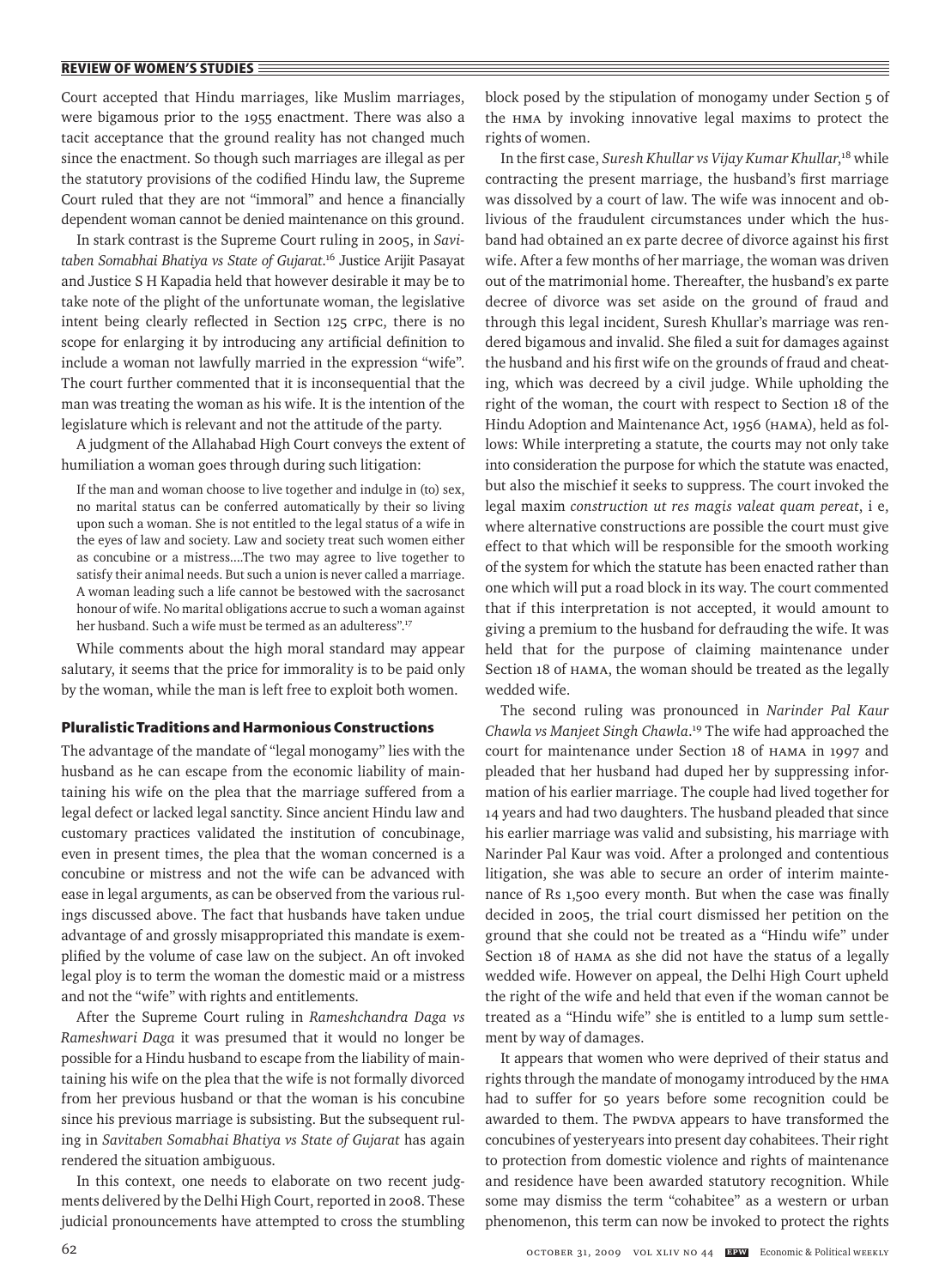of thousands of women, both urban and rural, who were earlier scoffed at as "mistresses" or "keeps" in judicial discourse because of some technical defect in their marriage. The PWDVA does not clearly prescribe whether the new term "cohabitee" will safeguard the rights of women who were earlier denigrated as concubines and mistresses. That is left to judicial interpretation. But it helps to bring the debate to a newer plane.

### **Jurisprudential Questions and Tools of Interpretation**

Confronted with contradictory viewpoints regarding the criterion for determining the "legislative intent" of a beneficial provision, what are the crutches that trial court judges have at their disposal while delivering "constitutional justice". Justice A K Sikri and justice Aruna Suresh attempt to provide an answer:

Where alternative constructions are possible the court must give effect to that which will be responsible for the smooth working of the system for which the statue has been enacted rather than the one which would put hindrances in its way. If the choice is between two interpretations, the narrower of which would fail to achieve the manifest purpose of the legislation should be avoided. We should avoid a construction which would reduce the legislation to futility and should accept the bolder construction based on the view that Parliament would legislate only for the purpose of bringing about an effective result.<sup>20</sup>

In this tussle between the old world, feudal value systems reflected in the ancient Hindu law – the law of the Smritis along side pluralistic traditions validated by customs at one end, and the newer statutory provisions of the modern codified Hindu law at the other – what are the avenues for harmonious constructions of legal principles? How do we revisit the provisions of the ancient Hindu law in the context of its modern day distortions, within the statutory framework of contemporary Hindu law, while delivering justice? The same bench, comprising Justice Sikri and Justice Suresh, has provided certain tools of interpretations in this respect:

The principles of Hindu Personal Law have developed in an evolutionary way out of concern for all those subject to it so as to make fair provision against destitution. There is clear evidence to indicate that the law of maintenance stems out of the secular desire and so as to achieve the social objectives for making bare minimum provision to sustain the members of relatively smaller social groups. Organically and originally the law itself is irreligious. Its fountain spring is humanistic. In its operational field all though it lays down the permissible categories under its benefaction, which are so entitled either because of the tenets supported by clear public policy or because of the need to subserve the social and individual morality measured for maintenance.<sup>21</sup>

Beyond protection of individual rights, the courts also have a mandate to evolve the science of jurisprudence as it was brought to our notice by Chief Justice S B Sinha, justice Ramesh Madhav Bapat and N V Ramana of the Andhra Pradesh High Court in the following words:

The interpretation of law is not merely for the determination of a particular case but also in the interest of law as a science. As such, interpretation of law must be in accordance with justice, equity and good conscience, and more so, in furtherance of justice. If the court prima facie comes to the conclusion that the plaintiff/petitioner is entitled to interim maintenance, it can award interim maintenance in the interest of justice, without being fettered by orthodox prejudices, by showing liberal readiness to move with times.<sup>22</sup>

This call to move with the times and blend the ancient with the modern in pursuit of justice is the call of duty.

The judicial oath mandates this. The primary aim of the courts is to "do justice" as justice P N Bhagwati and justice Ranganath Misra (subsequently both justices became the Chief Justices of India) succinctly point out:

The role of the court is not that of silent spectator or of a passive agency. When a dispute is brought before the court where maintenance of a neglected wife or a minor child is in issue, the court must take genuine interest to find out the truth of the matter. If the magistrate had asked proper questions to the witnesses when they were before him and deposing about the marriage, the relevant evidence would have come up before the court. It was the duty of the lawyer appearing for the appellant also to have played his role properly at the right time.<sup>23</sup>

Due to this judicial and procedural lapse, a case for a pittance of maintenance, filed in 1971 had to be sent back from the Supreme Court to the magistrate's court for retrial in 1985.<sup>24</sup>

Within this framework of the call of duty and judicial mandate, I must invoke the framework provided to us in 1978 by yet another bench of the Supreme Court comprising legal luminaries, Justice V R Krishna Iyer and Justice D A Desai:

The brooding presence of the constitutional empathy for the weaker sections like women and children must inform interpretation if it has to have social relevance. So viewed, it is possible to be selective in picking out that interpretation out of two alternatives which advances the cause – the cause of the derelicts.<sup>25</sup>

## **Conclusions**

While discussing the opposing concepts of "need" and "contribution", we must try to understand the theoretical underpinnings of these concepts. While need presumes dependency, contribution presumes equality. While lamenting the fact that we do not subscribe to the theory of "division of property" at the time of divorce and while discussing the economic entitlement of maintenance which is "need" based, it is not my argument here that an equality model of marriage as a partnership would protect women better. Women's needs and their dependency will continue even when we accept the theory of property distribution based on the model of equality. I am arguing not for equality under Article 14 of the Constitution but for additional protections and economic security in terms of matrimonial assets under Article 15 (3) of the Constitution. I am relying upon the comments of Martha Fineman, a feminist legal scholar in support of my arguments. In the context of equal distribution of property in the us she explains:

The material circumstances of divorcing women and children are being detrimentally ignored by supplanting a focus on 'contribution' as the primary distributive concept. The ascendancy of 'contribution' may represent a nice neat instance of conceptual progress to legal academics and law reformers, but for many divorcing spouses, as well as the practising professionals to whom they turn for advice, adverse material circumstances, and the needs they generate, have not been left behind.<sup>26</sup>

She comments that one source of controversy about property distribution rules is the existence of two competing and perhaps incompatible and unrealistic, political visions of contemporary marriage. The first is the more modern view that marriage as an